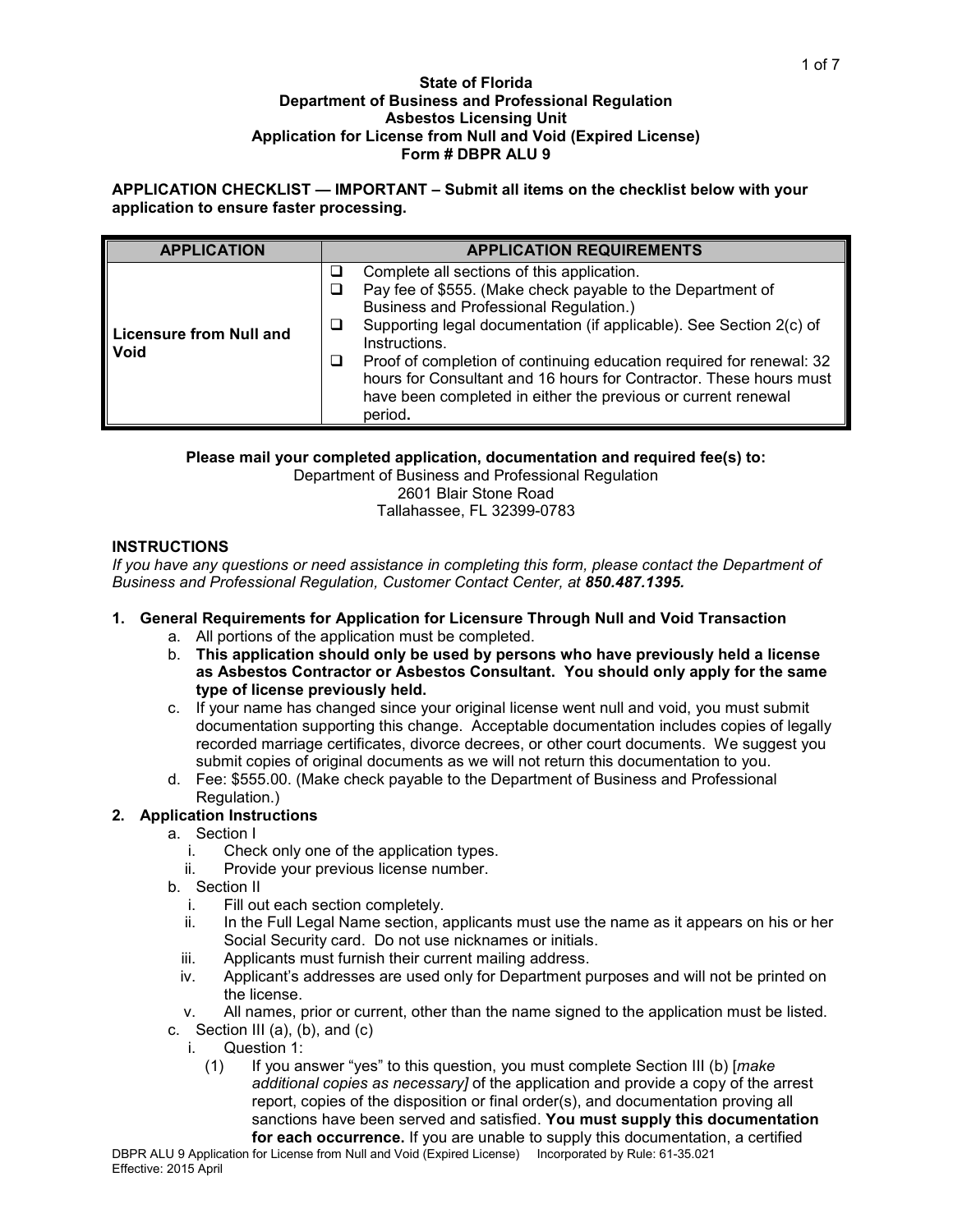statement from the clerk of court for the relevant jurisdiction stating the status of records is required.

- (2) If you are still on probation, you must supply a letter from your probation officer, on official letterhead, stating the status of your probation.
- ii. Question 2:
	- (1) If you answer "yes" to this question, you must complete Section III (b) [*make additional copies as necessary*] of the application and provide a copy of the judgment or decree. You must also supply documentation proving all sanctions have been served and satisfied, or if not, stating the current status of any proceedings.
- iii. Question 3:
	- (1) If you answer "yes" to this question, you must complete Section III (c) [*make additional copies as necessary*] of the application and supply copies of documentation explaining the denial or pending action.
- iv. Question 4:<br>(1) If you are
	- (1) If you answer "yes" to this question, you must complete Section III (c) [*make additional copies as necessary*] of the application and supply copies of the order(s) showing the disciplinary action taken against the license, or documentation showing the status of the pending action.
- d. Section IV
	- i. Provide an explanation of the illness or economic hardship that prevented renewal of your license.
	- ii. Attach additional copies as necessary
- e. Section V
	- i. Please read and sign the affirmation by written declaration. If the applicant fails to sign the affirmation statement, the Department will not process the application.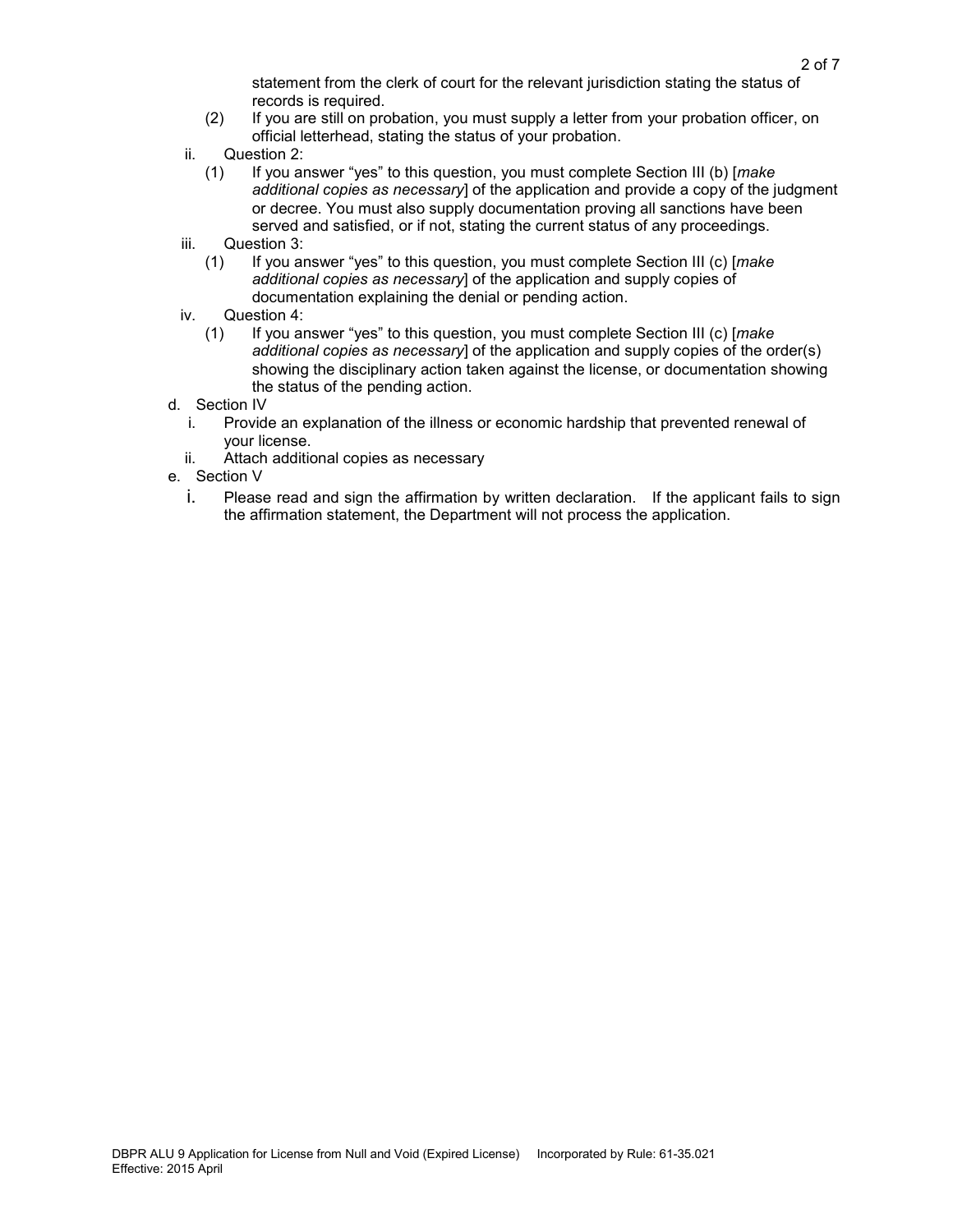#### **State of Florida Department of Business and Professional Regulation Asbestos Licensing Unit Application for License from Null and Void (Expired License) Form # DBPR ALU 9**

If you have any questions or need assistance in completing this application, please contact the Department of Business and Professional Regulation, Customer Contact Center, at **850.487.1395.**  *For additional information see the Instructions at the beginning of this application.*

#### **Section I – Application Type**

| CHECK ONLY ONE OF THE APPLICATION TYPES                      |
|--------------------------------------------------------------|
| □ Asbestos Contractor License from Null and Void [5902/1038] |
| □ Asbestos Consultant License from Null and Void [5901/1038] |
| <b>PREVIOUS LICENSE INFORMATION</b>                          |
| <b>Previous License Number</b>                               |
|                                                              |

# **Section II – Applicant Information**

|                             | <b>APPLICANT INFORMATION</b>  |         |                           |                        |
|-----------------------------|-------------------------------|---------|---------------------------|------------------------|
| Social Security Number*     |                               |         |                           |                        |
|                             | <b>FULL LEGAL NAME</b>        |         |                           |                        |
|                             |                               |         |                           |                        |
| Last/Surname                | First                         |         | Middle                    | Suffix                 |
|                             |                               |         |                           |                        |
| Birth Date (MM/DD/YYYY)     |                               | Gender  |                           |                        |
|                             |                               |         | $\Box$ Male $\Box$ Female |                        |
|                             | <b>MAILING ADDRESS</b>        |         |                           |                        |
| Street Address or P.O. Box  |                               |         |                           |                        |
|                             |                               |         |                           |                        |
|                             |                               |         |                           |                        |
|                             |                               |         |                           |                        |
| City                        |                               |         | <b>State</b>              | Zip Code (+4 optional) |
|                             |                               |         |                           |                        |
| County (if Florida address) |                               | Country |                           |                        |
|                             |                               |         |                           |                        |
|                             | <b>CONTACT INFORMATION</b>    |         |                           |                        |
| <b>Primary Phone Number</b> | <b>Primary E-Mail Address</b> |         |                           |                        |
|                             |                               |         |                           |                        |

\* The disclosure of your Social Security number is mandatory on all professional and occupational license applications, is solicited by the authority granted by 42 U.S.C. §§ 653 and 654, and will be used by the Department of Business and Professional Regulation pursuant to §§ 409.2577, 409.2598, 455.203(9), and 559.79(3), Florida Statutes, for the efficient screening of applicants and licensees by a Title IV-D child support agency to assure compliance with child support obligations. It is also required by § 559.79(1), Florida Statutes, for determining eligibility for licensure and mandated by the authority granted by 42 U.S.C. § 405(c)(2)(C)(i), to be used by the Department of Business and Professional Regulation to identify licensees for tax administration purposes.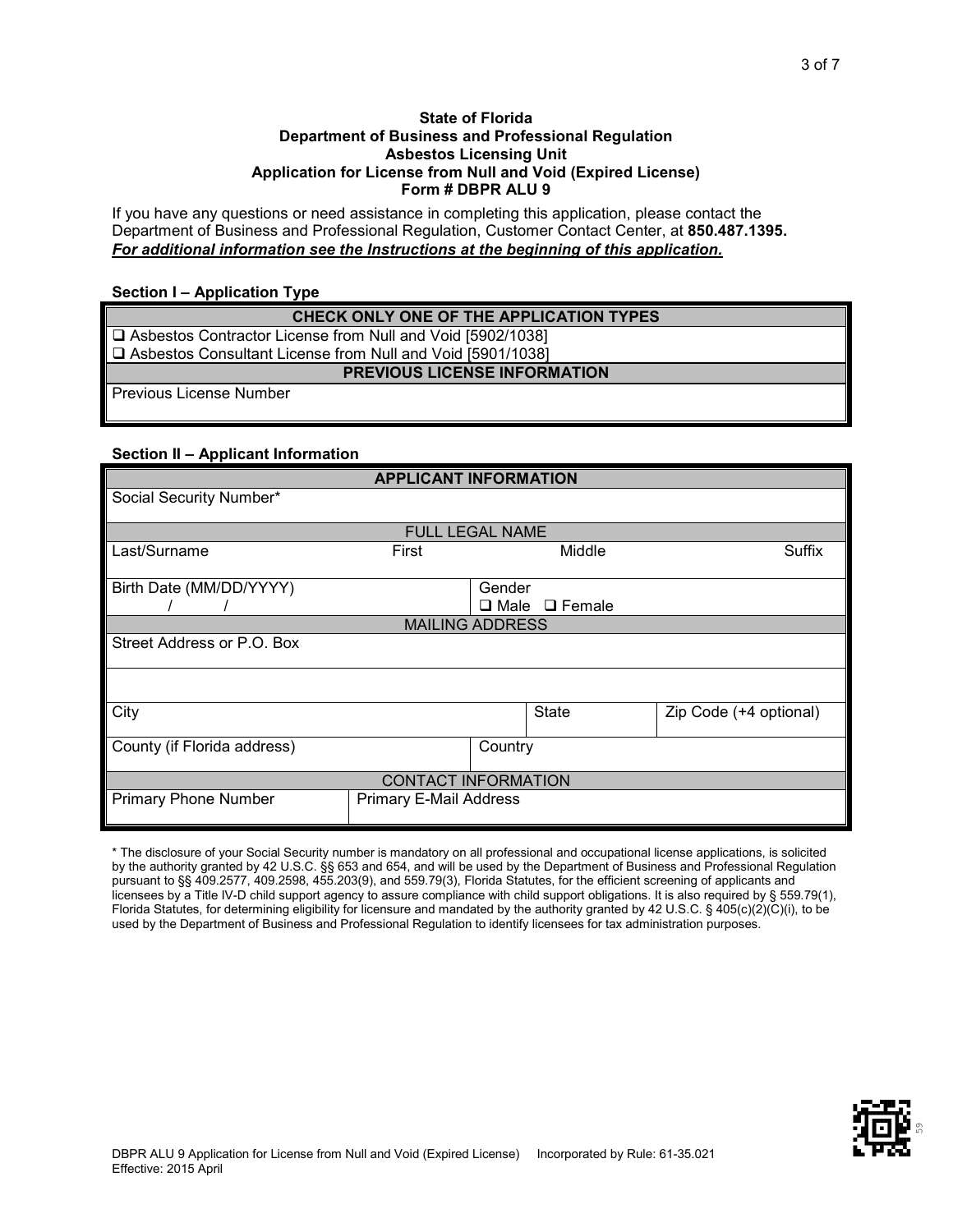| Section II - Applicant Information - continued                                                              |                                                       |             |              |        |                        | 4 of 7        |
|-------------------------------------------------------------------------------------------------------------|-------------------------------------------------------|-------------|--------------|--------|------------------------|---------------|
|                                                                                                             | RESIDENCE ADDRESS (IF DIFFERENT THAN MAILING ADDRESS) |             |              |        |                        |               |
| <b>Street Address</b>                                                                                       |                                                       |             |              |        |                        |               |
|                                                                                                             |                                                       |             |              |        |                        |               |
|                                                                                                             |                                                       |             |              |        |                        |               |
| City                                                                                                        |                                                       |             | <b>State</b> |        | Zip Code (+4 optional) |               |
| County (if Florida address)                                                                                 |                                                       | Country     |              |        |                        |               |
|                                                                                                             |                                                       |             |              |        |                        |               |
|                                                                                                             | ADDITIONAL CONTACT INFORMATION (OPTIONAL)             |             |              |        |                        |               |
| <b>Alternate Phone Number</b>                                                                               |                                                       |             | Fax Number   |        |                        |               |
| <b>Alternate E-mail Address</b>                                                                             |                                                       |             |              |        |                        |               |
|                                                                                                             | <b>CURRENT/PRIOR LICENSE INFORMATION</b>              |             |              |        |                        |               |
| If you currently hold or have previously held a business or professional license/registration in Florida or |                                                       |             |              |        |                        |               |
| elsewhere, please list each one below (attach additional copies of this page as necessary):                 |                                                       |             |              |        |                        |               |
| 1. License/Registration Type                                                                                | <b>State</b>                                          | Date (From) |              |        | $\overline{Date}$ (To) |               |
| License Number                                                                                              |                                                       | Name Used   |              |        |                        |               |
| 2. License/Registration Type                                                                                | <b>State</b>                                          | Date (From) |              |        | Date (To)              |               |
| License Number                                                                                              |                                                       | Name Used   |              |        |                        |               |
|                                                                                                             |                                                       |             |              |        |                        |               |
| 3. License/Registration Type                                                                                | <b>State</b>                                          | Date (From) |              |        | Date (To)              |               |
| License Number                                                                                              |                                                       | Name Used   |              |        |                        |               |
|                                                                                                             |                                                       |             |              |        |                        |               |
|                                                                                                             | PRIOR NAME INFORMATION                                |             |              |        |                        |               |
| Have you used, been known as, or are currently known by another name (e.g., maiden name or                  |                                                       |             |              |        |                        |               |
| nickname) or alias other than the name signed to the application? $\square$                                 |                                                       |             |              | Yes    | <b>No</b><br>◻         |               |
| If your answer is yes, state name or names used below:                                                      |                                                       |             |              |        |                        |               |
| Last/Surname                                                                                                | First                                                 |             |              | Middle |                        | <b>Suffix</b> |
| Last/Surname                                                                                                | First                                                 |             |              | Middle |                        | <b>Suffix</b> |
| Last/Surname                                                                                                | First                                                 |             |              | Middle |                        | <b>Suffix</b> |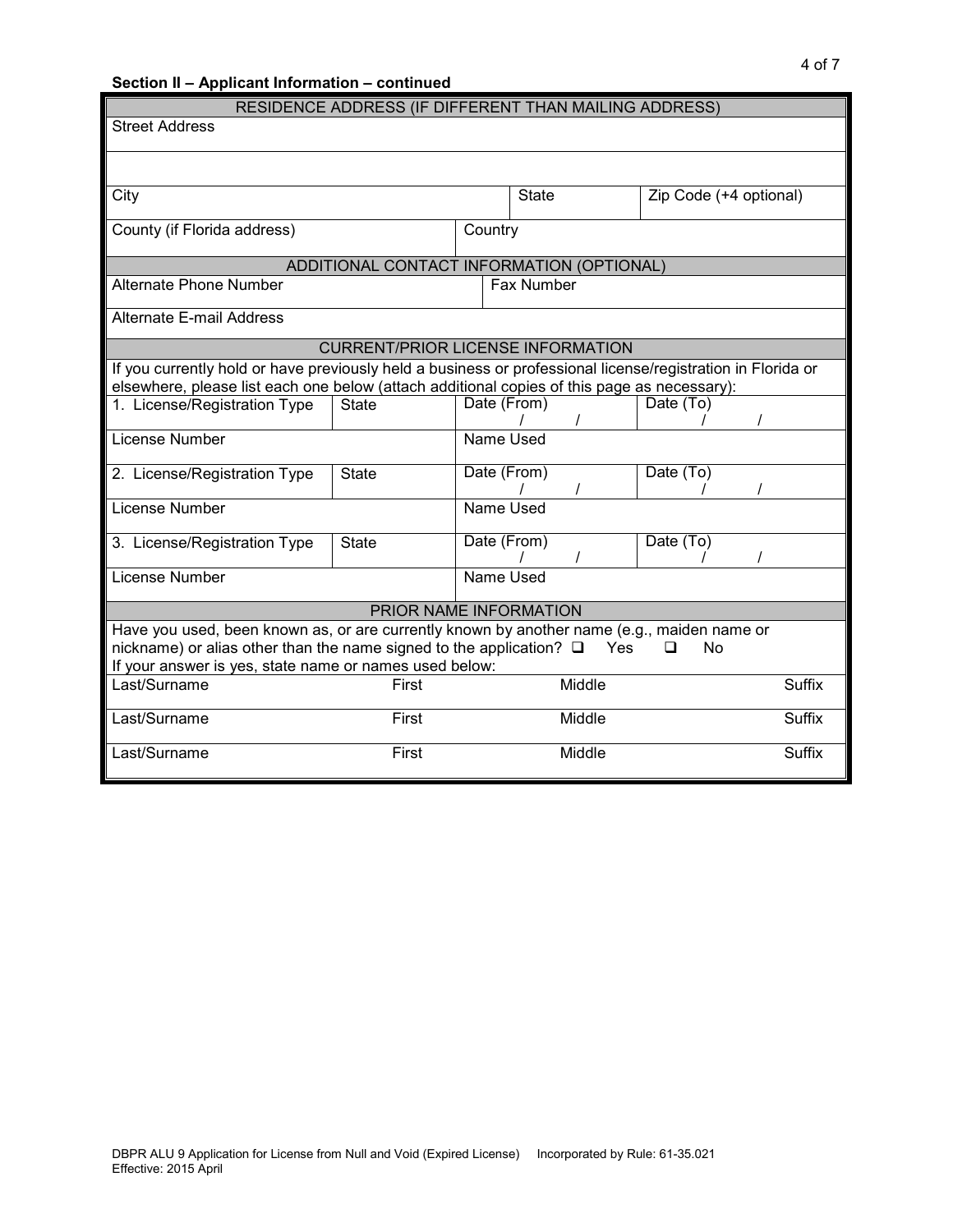|                                      |                                                                                                                                         |                              | <b>BACKGROUND QUESTIONS</b>                                                                                                                                                                                                                                                                                                                                                                                                                                                                                                                                                                                                                                                                                                                                                                                                                                                                                                                                                                                                                                                                                                                                                                                     |
|--------------------------------------|-----------------------------------------------------------------------------------------------------------------------------------------|------------------------------|-----------------------------------------------------------------------------------------------------------------------------------------------------------------------------------------------------------------------------------------------------------------------------------------------------------------------------------------------------------------------------------------------------------------------------------------------------------------------------------------------------------------------------------------------------------------------------------------------------------------------------------------------------------------------------------------------------------------------------------------------------------------------------------------------------------------------------------------------------------------------------------------------------------------------------------------------------------------------------------------------------------------------------------------------------------------------------------------------------------------------------------------------------------------------------------------------------------------|
| 1.                                   | $\square$ Yes<br>(If yes, please<br>complete<br>Section III (b))                                                                        | $\Box$<br>No                 | Have you ever been convicted or found guilty of, or entered a plea of<br>nolo contendere or guilty to, regardless of adjudication, a crime in any<br>jurisdiction, or are you currently under criminal investigation? This<br>question applies to any criminal violation of the laws of any municipality,<br>county, state or nation, including felony, misdemeanor and traffic<br>offenses (but not parking, speeding, inspection, or traffic signal<br>violations), without regard to whether you were placed on probation, had<br>adjudication withheld, were paroled, or pardoned. If you intend to<br>answer "NO" because you believe those records have been expunged<br>or sealed by court order pursuant to Section 943.0585 or 943.059,<br>Florida Statutes, or applicable law of another state, you are responsible<br>for verifying the expungement or sealing prior to answering "NO."<br>YOUR ANSWER TO THIS QUESTION MAY BE CHECKED AGAINST<br>LOCAL, STATE AND FEDERAL RECORDS. FAILURE TO ANSWER<br>THIS QUESTION ACCURATELY MAY RESULT IN THE DENIAL OR<br>REVOCATION OF YOUR LICENSE. IF YOU DO NOT FULLY<br>UNDERSTAND THIS QUESTION, CONSULT WITH AN ATTORNEY<br>OR CONTACT THE DEPARTMENT. |
| $\overline{2}$ .<br>$\overline{3}$ . | $\overline{a}$ Yes<br>(If yes, please<br>complete<br>Section III (b))<br>$\Box$ Yes<br>(If yes, please)<br>complete<br>Section III (c)) | $\Box$<br>No<br>$\square$ No | Has any judgment or decree of a court been entered against you in this<br>or any other state, province, district, territory, possession or nation,<br>related to the practice or profession for which you are applying, or is<br>there any such case or investigation pending?<br>Have you ever had an application for registration, certification, or<br>licensure in Florida or in any other jurisdiction denied, or is there now<br>pending a proceeding or investigation to deny such an application?                                                                                                                                                                                                                                                                                                                                                                                                                                                                                                                                                                                                                                                                                                       |
| $\overline{4}$ .                     | $\square$ Yes<br>(If yes, please)<br>complete<br>Section III (c))                                                                       | $\square$ No                 | Has any license, registration, or permit to practice any regulated<br>profession, occupation, vocation, or business been revoked, annulled,<br>suspended, relinquished, surrendered, or otherwise disciplined in<br>Florida or in any other jurisdiction, or is any such proceeding or<br>investigation now pending?                                                                                                                                                                                                                                                                                                                                                                                                                                                                                                                                                                                                                                                                                                                                                                                                                                                                                            |

\*If you answered "YES" to any question in questions 1-4 above, please refer to Section 2(c) of Instructions for detailed instructions for providing complete explanations, including requirements for submitting supporting legal documents. Please complete Section III (b) for your response to questions 1 and 2, and complete Section III (c) for your response to questions 3 and 4. If you have more than two offenses to document in Section III (b), or more than one offense to document in Section III (c), attach additional pages as necessary.

### **Section III (b) – Explanation(s) for Background Questions 1 and 2**

| <b>EXPLANATION</b>           |                                    |  |  |  |
|------------------------------|------------------------------------|--|--|--|
| Offense                      |                                    |  |  |  |
| County                       | <b>State</b>                       |  |  |  |
| Penalty/Disposition          |                                    |  |  |  |
| Date of Offense (MM/DD/YYYY) | Have all sanctions been satisfied? |  |  |  |
|                              | $\Box$ Yes $\Box$ No               |  |  |  |
| Description                  |                                    |  |  |  |
|                              |                                    |  |  |  |
|                              |                                    |  |  |  |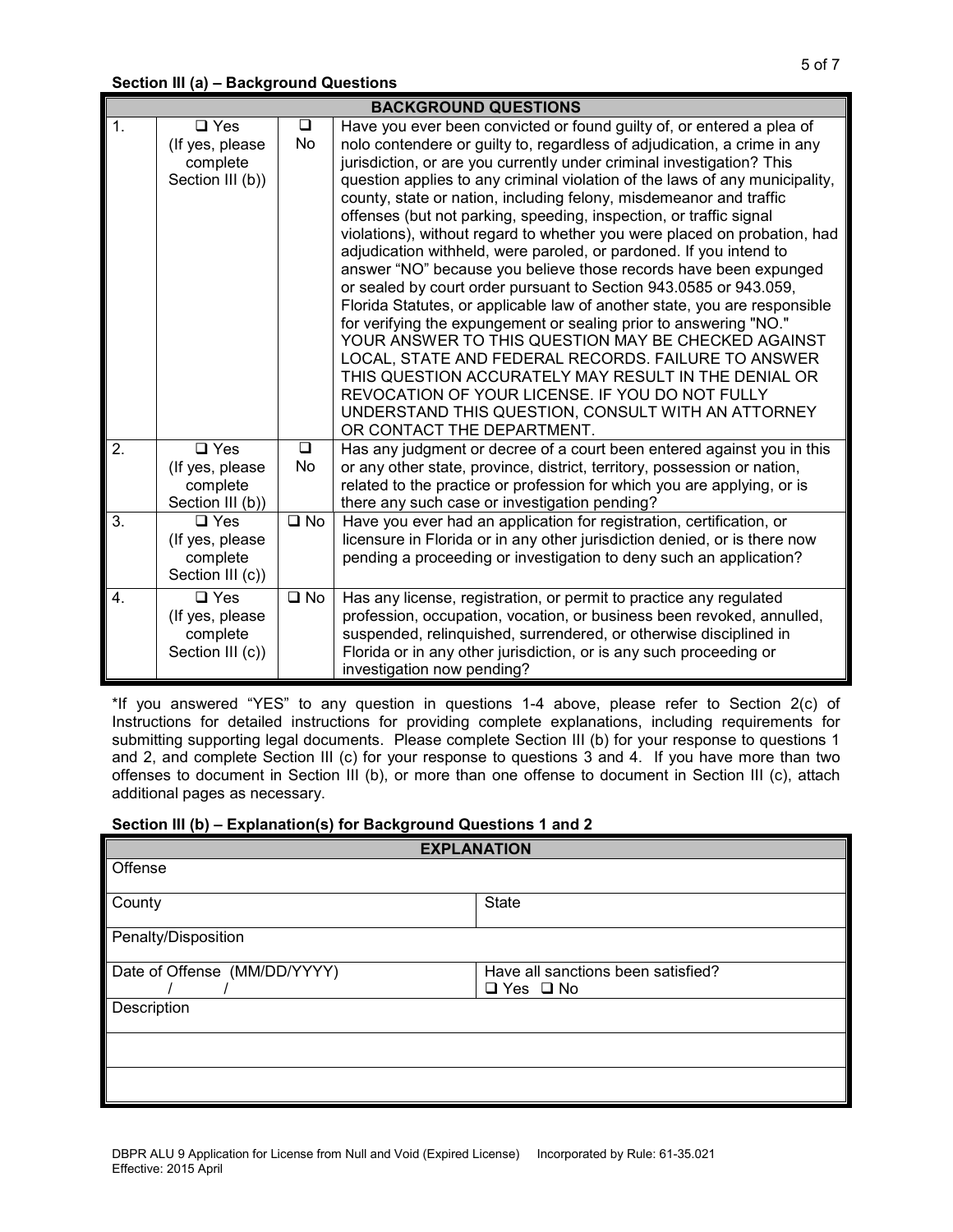### **Section III (b) – Explanation(s) for Background Questions 1 and 2 – continued**

| <b>EXPLANATION</b>           |                                                            |
|------------------------------|------------------------------------------------------------|
| Offense                      |                                                            |
| County                       | <b>State</b>                                               |
| Penalty/Disposition          |                                                            |
| Date of Offense (MM/DD/YYYY) | Have all sanctions been satisfied?<br>$\Box$ Yes $\Box$ No |
| Description                  |                                                            |
|                              |                                                            |
|                              |                                                            |

# **Section III (c) – Explanation(s) for Background Questions 3 and 4**

| <b>EXPLANATION</b> |  |
|--------------------|--|
|                    |  |
|                    |  |
|                    |  |
|                    |  |
|                    |  |
|                    |  |
|                    |  |
|                    |  |
|                    |  |
|                    |  |
|                    |  |
|                    |  |
|                    |  |
|                    |  |
|                    |  |
|                    |  |